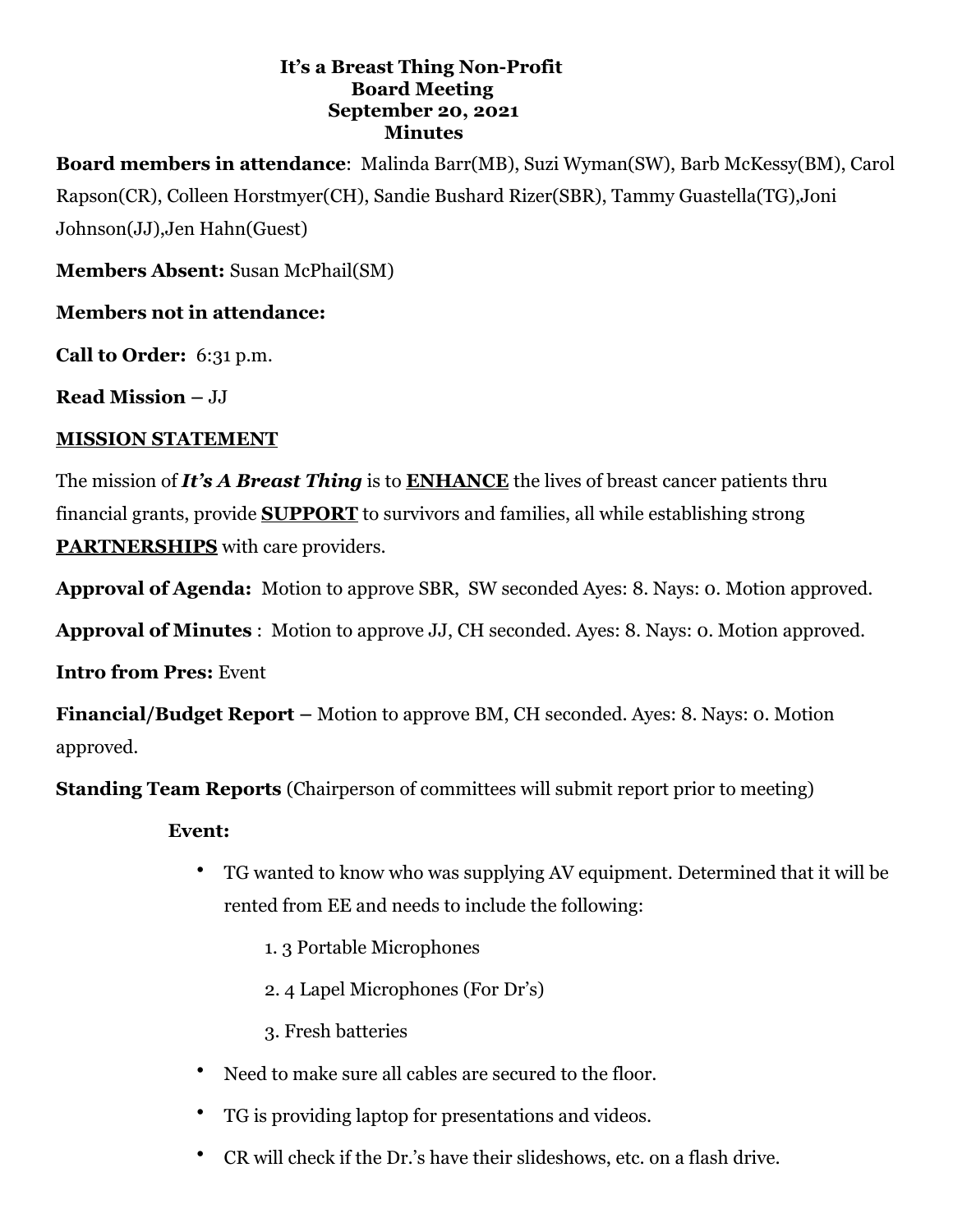• Paul from UnoDeuce will have a flash drive with OUTREACH's

2 videos. They should be at EE around 2:00 Monday, October 4th (day before event) to test equipment.

- CR has flowers taken care of.
- OUTREACH members will come to EE at 12:00 noon to get a better understanding of event.
- Jen is sending email to volunteers this week informing them of time, job duties, what to wear, etc. day of event
- Jen has packets ready just needs program to complete which includes OUTREACH's flyer.
- OUTREACH name badges have not come yet.

### **OUTREACH -** Joni

- OUTREACH doing presentation at St Johns Kiwanis.
- MB wants Kiwanis to sponsor a grant monthly. Could be called the "Kiwanis Grant". Stress good recognition for Kiwanis.
- JJ suggested that Judy Tegreeny be appointed on Development Committee and become Board Member.
- MB motioned to appoint Judy Tegreeny to Development Committee and become Board Member. Suzi seconded. Vote: Ayes: 8. Nays 0. Motion carried.
- Barb made corrections to program and will discuss at next Event meeting, September 27th.

### **Grants – Suzi**

- 1. Waiting to be awarded  $-4$
- 2. Total awarded in 2021 116
- 3. Second Time Awards Waiting 14
- 4. Total awarded to date 450